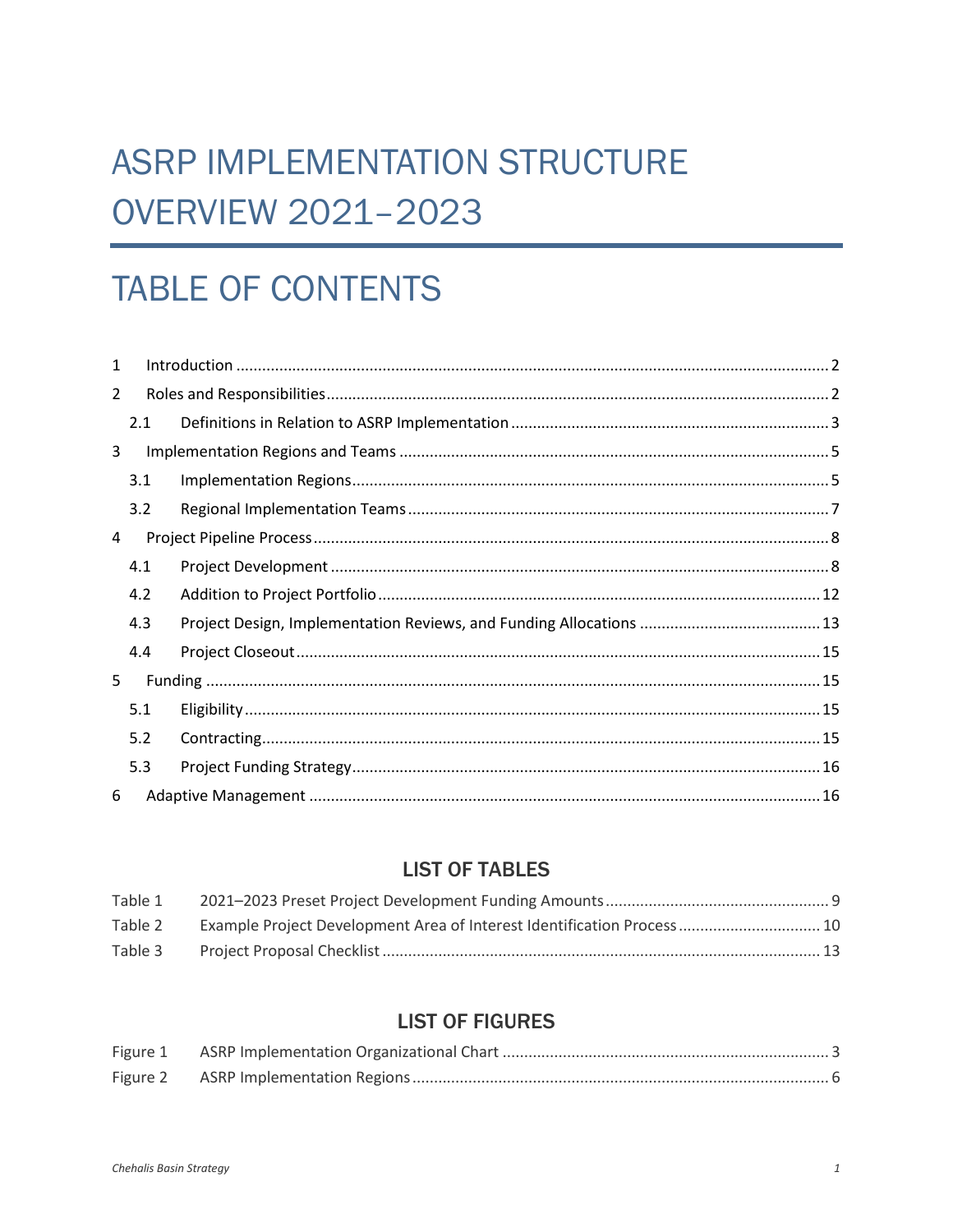# <span id="page-1-0"></span>1 INTRODUCTION

The Chehalis Basin Aquatic Species Restoration Plan (ASRP) is a key element of the Chehalis Basin Strategy, which was launched in 2010 to meet two of the basin's greatest challenges: the precipitous decline of salmon and other aquatic species and the certainty that catastrophic flooding will once again devastate the basin. The ASRP presents a detailed, science-based roadmap for restoring habitat and protecting intact ecosystems of aquatic species along the rivers and streams in the Chehalis Basin. Together with other parts of the Chehalis Basin Strategy, these actions present a historic opportunity to create a safer, more resilient region for current residents and future generations.

The ASRP is overseen by a Steering Committee whose members have collaboratively developed program priorities and a structure for implementing projects. The Steering Committee presents this document as an overview of the ASRP implementation structure and the process through which projects will be developed and funded to achieve program goals. This document describes the full implementation structure and provides details to facilitate successful project implementation through the ASRP. Together with project sponsors, project partners, and landowners, the actions funded through the ASRP are poised to make a lasting, positive impact on the Chehalis Basin's aquatic species and communities.

# <span id="page-1-1"></span>2 ROLES AND RESPONSIBILITIES

Several organizations are integral to the successful implementation of the ASRP (Figure 1). To begin, the Chehalis Basin Board (Board) and its staff and the Office of Chehalis Basin (OCB) oversee the development, implementation, and allocation of funds to fulfill the mission of the Chehalis Basin Strategy. The ASRP Steering Committee is responsible for developing and implementing the ASRP, which includes setting priorities and recommending funding allocations to the Board. The ASRP Steering Committee is supported by staff at the Washington Department of Fish and Wildlife (WDFW) who carry out policy guidance through operational management of the program. WDFW staff are also responsible for organizing and facilitating groups of experts to advance the goals of the ASRP. These groups include the Technical Advisory Group, Project Technical Review Team, Cultural Resources and Permitting Workgroups, and Implementation Team Leads (ITLs). The ASRP Steering Committee and OCB work directly with the Recreation and Conservation Office (RCO) to contract project agreements with project sponsors. Project sponsors, who will work with RCO to fulfill all contract deliverables, also work with the Regional Implementation Teams to identify, collaborate, and coordinate on priority project opportunities.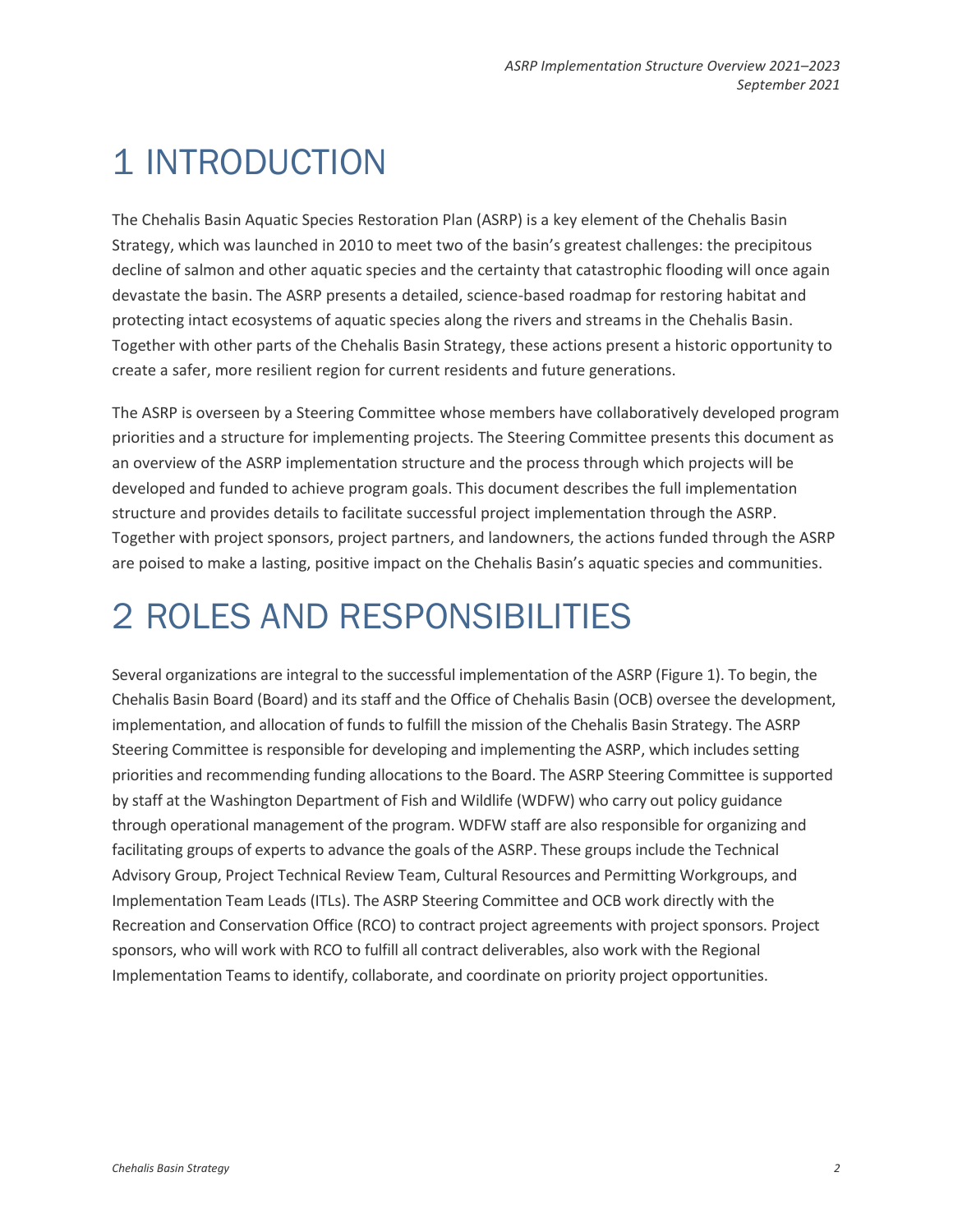<span id="page-2-1"></span>

# <span id="page-2-0"></span>2.1 Definitions in Relation to ASRP Implementation

**ASRP Steering Committee:** ASRP guiding committee that directs the staff and technical work to develop the ASRP and is responsible for developing priority areas and making recommendations for allocations for funding each biennium. The ASRP Steering Committee is chartered to make recommendations to OCB and the Board on specific funding dispersals to enact program priorities.

**Chehalis Basin Board:** Leads development of a long-term strategy for the Chehalis Basin and has spending authority of funds allocated to the Chehalis Basin Strategy. Approves budgets and spending plans for programs within the Chehalis Basin Strategy, including the ASRP.

**Cultural Resources Workgroup:** Representatives from each interested tribal nation who review and provide comment on cultural resources surveys for ASRP restoration projects.

**Ecological Region:** Because of the size and diversity of the Chehalis Basin, the ASRP uses the concept of ecological regions. Ecological regions are areas that have distinct geologic and hydrologic characteristics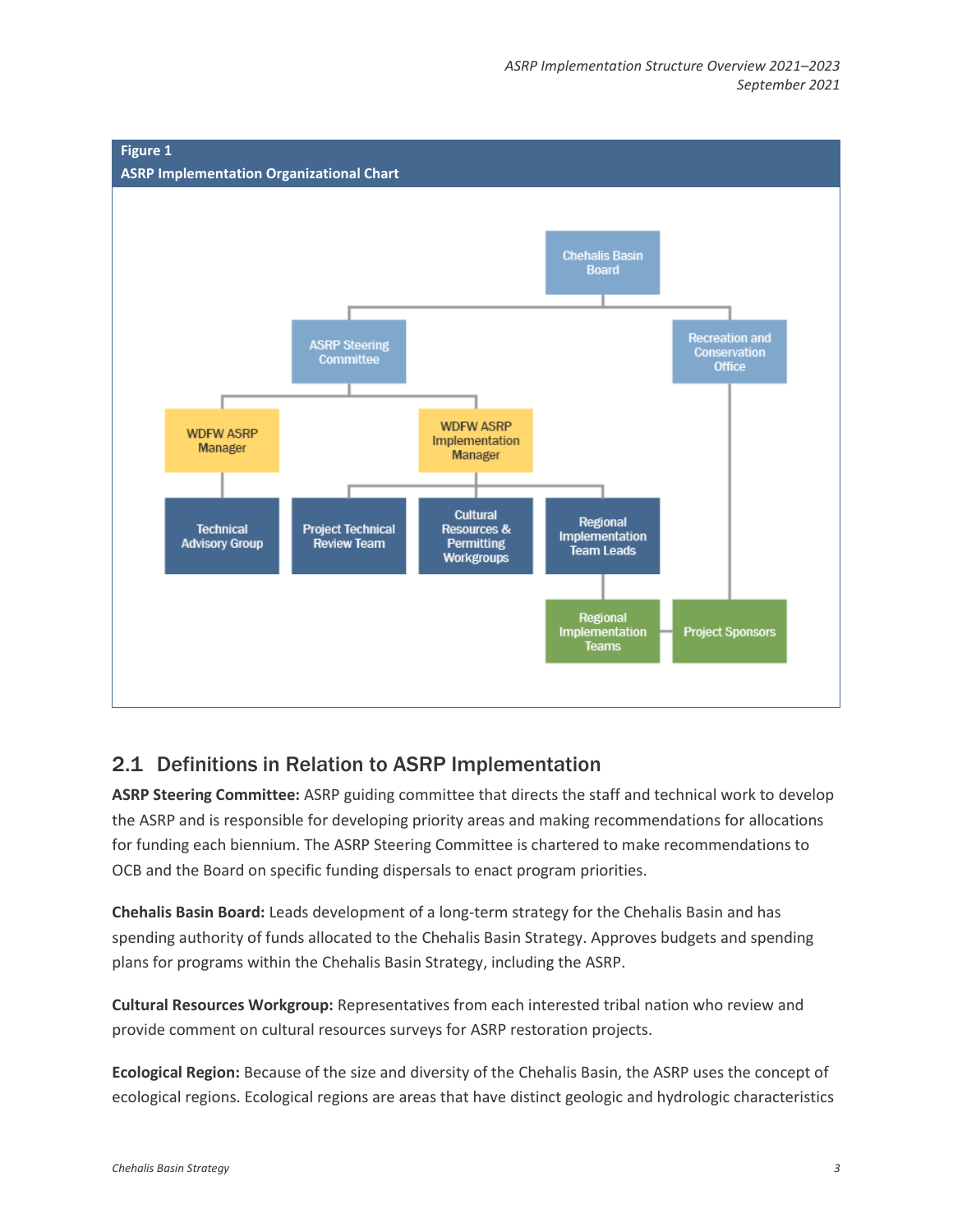and processes. The boundaries around the ecological regions were drawn to group similar systems and habitat types together based on current ecological characteristics and processes—such as geologic, climatic, and topographic conditions.

**Geospatial Unit:** Also known as a GSU, typically representing a major segment of a river; may be an entire small tributary sub-basin. Ecological regions are typically composed of numerous GSUs. GSUs are the spatial reference for prioritization and implementation of the ASRP.

**Office of Chehalis Basin:** Washington Department of Ecology office to support the Board in developing and implementing the Chehalis Basin Strategy. Reviews ASRP Steering Committee funding recommendations for fit within appropriated budget and goals of the overall Chehalis Basin Strategy.

**Permitting Workgroup:** Representatives from each permitting entity (local, state, federal) that meet regularly to learn about and provide comments on project designs to ensure compatibility with permitting regulations.

**Project Sponsor:** Eligible project leads that coordinate and manage all aspects of project development, project management, design, permitting, and construction in line with ASRP program requirements.

**Project Technical Review Team:** Independent experts selected through a Request for Qualifications and Quotations (RFQQ) process to provide ongoing review and consultation on all projects submitted for design and construction funding through the local project lists.

**Recreation and Conservation Office:** State agency responsible for project contract development and management of state-funded projects. All project funding is dispersed from RCO to project sponsors.

**Regional Implementation Team:** Willing project sponsors, community members, and other interested parties that participate on a voluntary basis to coordinate and collaborate on ASRP project implementation.

**Regional Implementation Team Lead:** Staff from conservation districts who facilitate teams of willing project sponsors in their respective implementation region to coordinate landowner outreach, project development, sponsorship, and potentially project-related materials sourcing needs.

**Technical Advisory Group:** Science advisory group to the ASRP Steering Committee that develops the technical recommendations on program priorities, monitoring, and adaptive management.

**Washington Department of Fish and Wildlife ASRP Manager:** Staff lead on ASRP program development and execution. Works closely with implementation staff to ensure connection of project implementation to programmatic vision over time.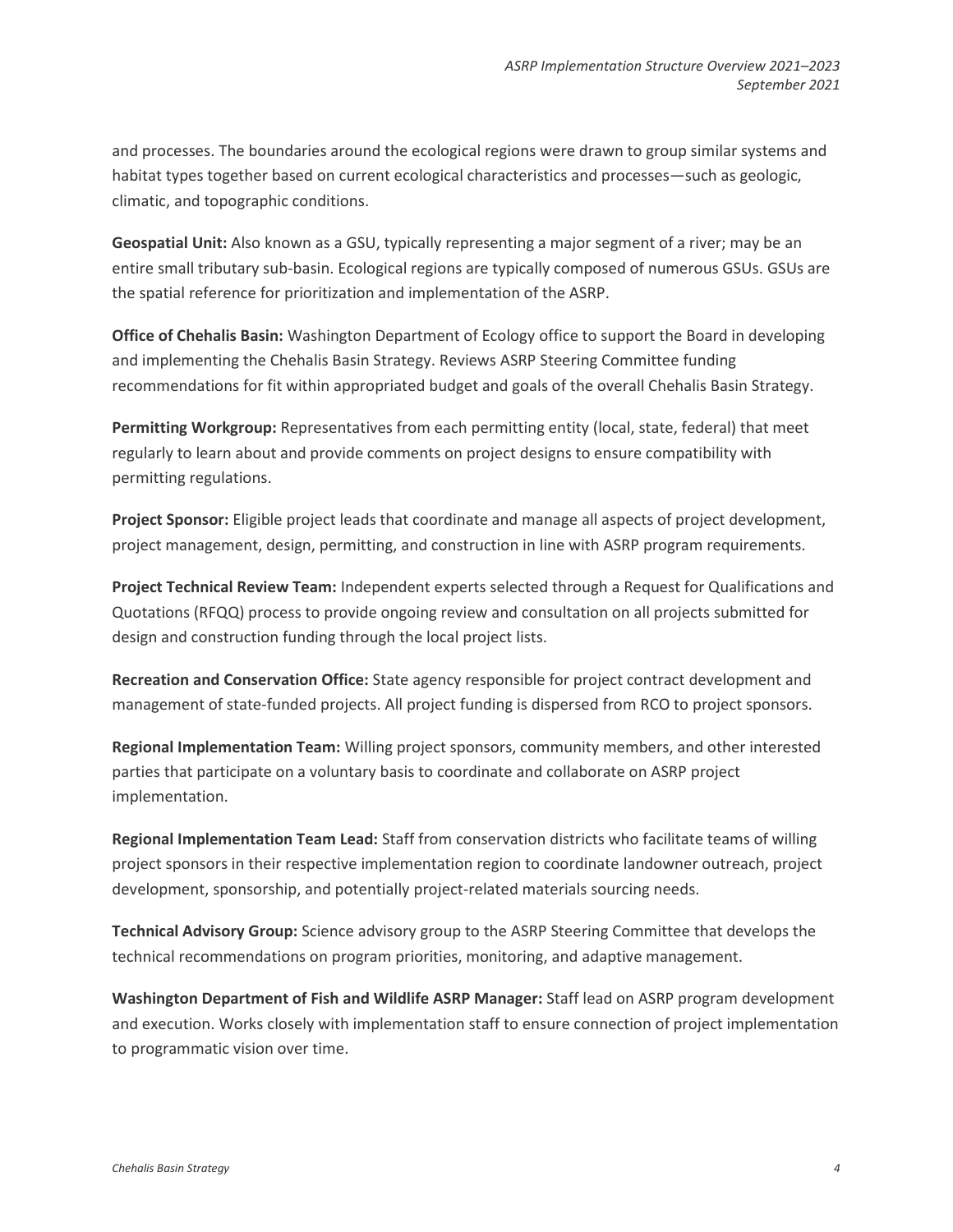**Washington Department of Fish and Wildlife Implementation Manager:** Staff lead on ASRP project implementation. Responsible for ongoing management of project lists and coordination between the ITLs and WDFW, RCO, and OCB staff.

# <span id="page-4-0"></span>3 IMPLEMENTATION REGIONS AND TEAMS

The Chehalis Basin is a large and diverse basin, and thus many partners are needed to successfully meet the ASRP's targets for restoration and protection. Funding and localized resources are needed to achieve these targets at the pace and scale desired by the program. "Implementation Regions," which are portions of the Chehalis Basin, were delineated to focus project sponsor participation and provide a specific geographic area for project coordination. This overview highlights the structure, outreach, and collaboration essential to meet ASRP targets.

# <span id="page-4-1"></span>3.1 Implementation Regions

Implementation Regions group three or more Ecological Regions<sup>1</sup> in the Chehalis Basin as follows:

- Upper Region
	- ‒ Ecological Regions: Willapa Hills, Cascade Mountains, Middle Chehalis River
	- ‒ Counties: Lewis County and to lesser extents Thurston County, Pacific County
- Middle Region
	- ‒ Ecological Regions: Central Lowlands, Lower Chehalis River, Black River, Black Hills
	- ‒ Counties: Thurston County and to lesser extents Lewis County, Grays Harbor County, Mason County
- Lower Region
	- ‒ Ecological Regions: Olympic Mountains, Grays Harbor Tributaries, Estuary
	- ‒ Counties: Grays Harbor County and to lesser extents Mason County, Thurston County

<sup>&</sup>lt;sup>1</sup> See the ASRP Phase 1 document for more details.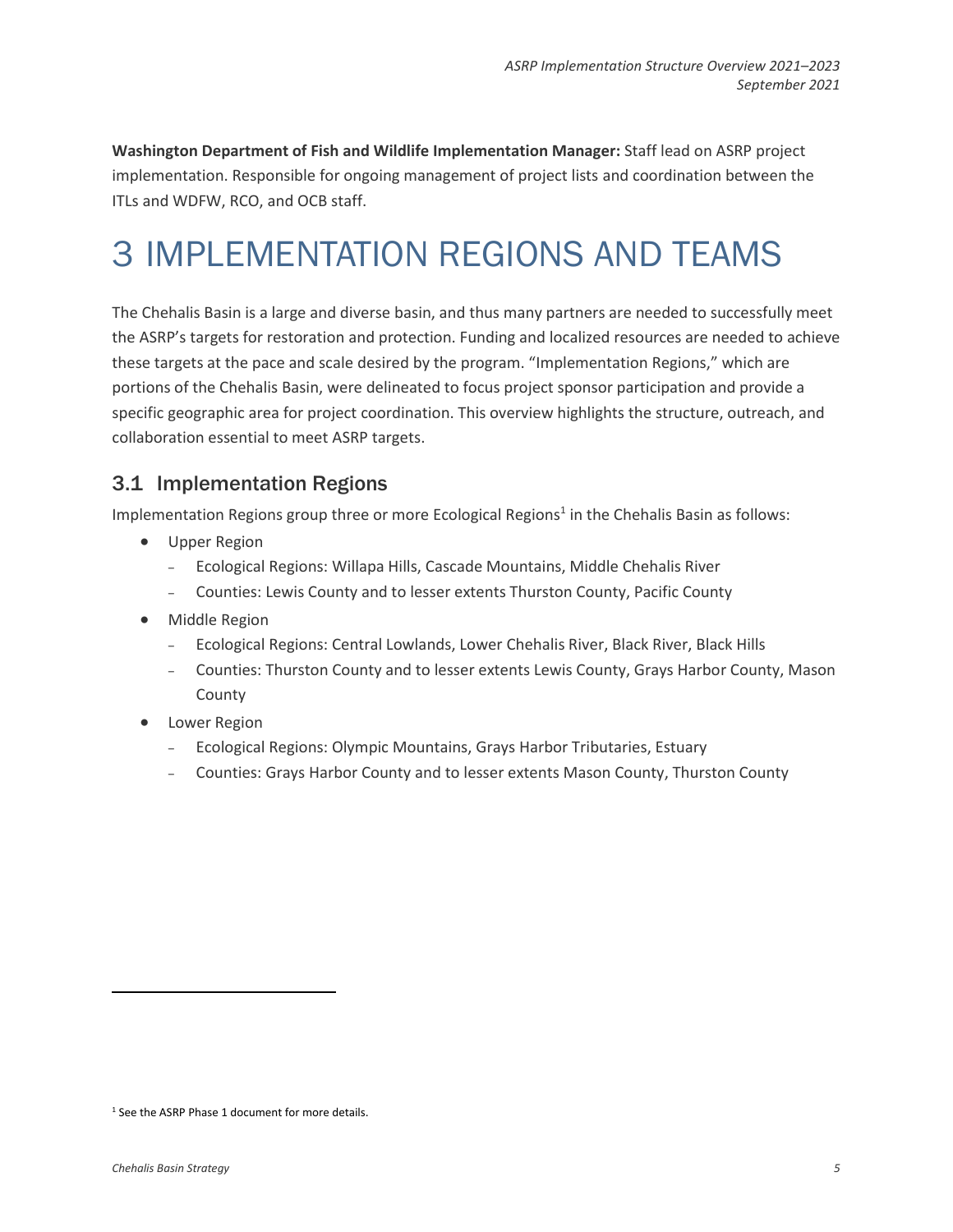<span id="page-5-0"></span>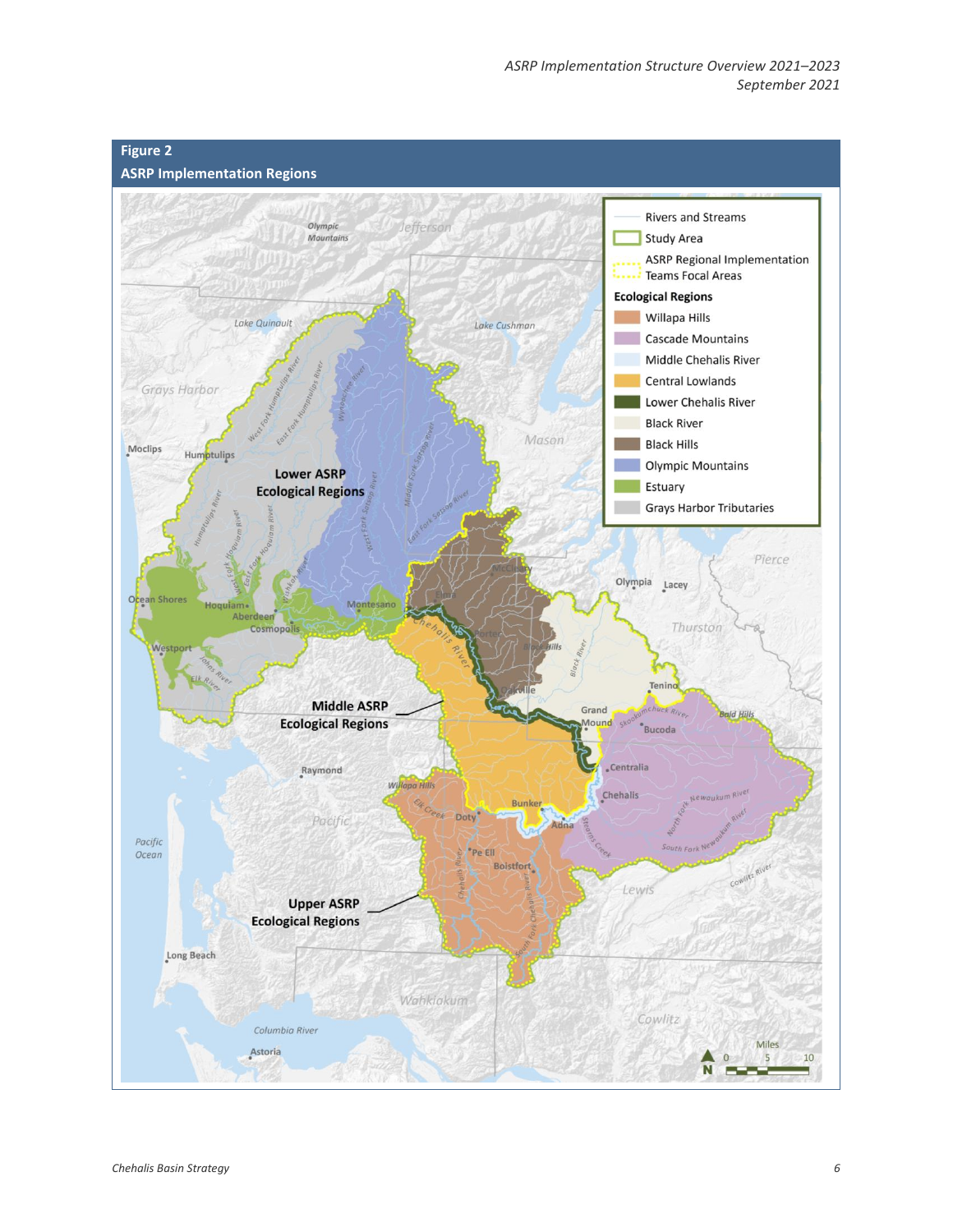# <span id="page-6-0"></span>3.2 Regional Implementation Teams

Regional Implementation Teams are groups of interested project sponsors and other project partners who participate in creating local priorities for implementation within the ASRP priority GSUs. Project Sponsors may participate on at least one Regional Implementation Team in the area of the basin they are interested in implementing projects. Participation on this team will foster collaborative and efficient project planning and landowner outreach in a single region.

As a team, Project Sponsors will identify project development areas of interest<sup>2</sup> within the priority GSUs based on guidance<sup>3</sup> set by the ASRP Steering Committee. The teams will also discuss priority project opportunities to propose for inclusion in the ASRP project portfolio. <sup>4</sup> Teams should work to develop and propose project opportunities collaboratively and in line with the level of effort described in ASRP Steering Committee biennial funding guidance. To avoid potential conflict of interest, the ASRP Implementation Manager will facilitate any Regional Implementation Team discussions relating to funding allocations.

# *3.2.1 Implementation Team Leads*

ITL positions are staffed by their respective Conservation Districts and will support outreach and coordination efforts within each of the implementation regions: the Lewis Conservation District in the Upper Region, Thurston Conservation District in the Middle Region, and Grays Harbor Conservation District in the Lower Region.

ITLs facilitate teams of willing project sponsors to coordinate landowner outreach, project development, sponsorship, and potentially project-related materials sourcing needs. These team leads perform the following tasks:

- Collaboratively develop Regional Implementation Team structure and processes in partnership with the ASRP Implementation Manager.
- Engage and coordinate with project sponsors to participate in Regional Implementation Teams.
- Organize and facilitate Regional Implementation Team meetings.
- Coordinate with the ASRP Implementation Manager to support project portfolio management.
- Support sponsor project development and clarify goals of ASRP priority areas to help ensure projects developed will be supported for funding.

<sup>2</sup> See Section 4.1.

<sup>3</sup> See *ASRP Project Funding Guidance 2021–2023*.

<sup>4</sup> See Section 4.2.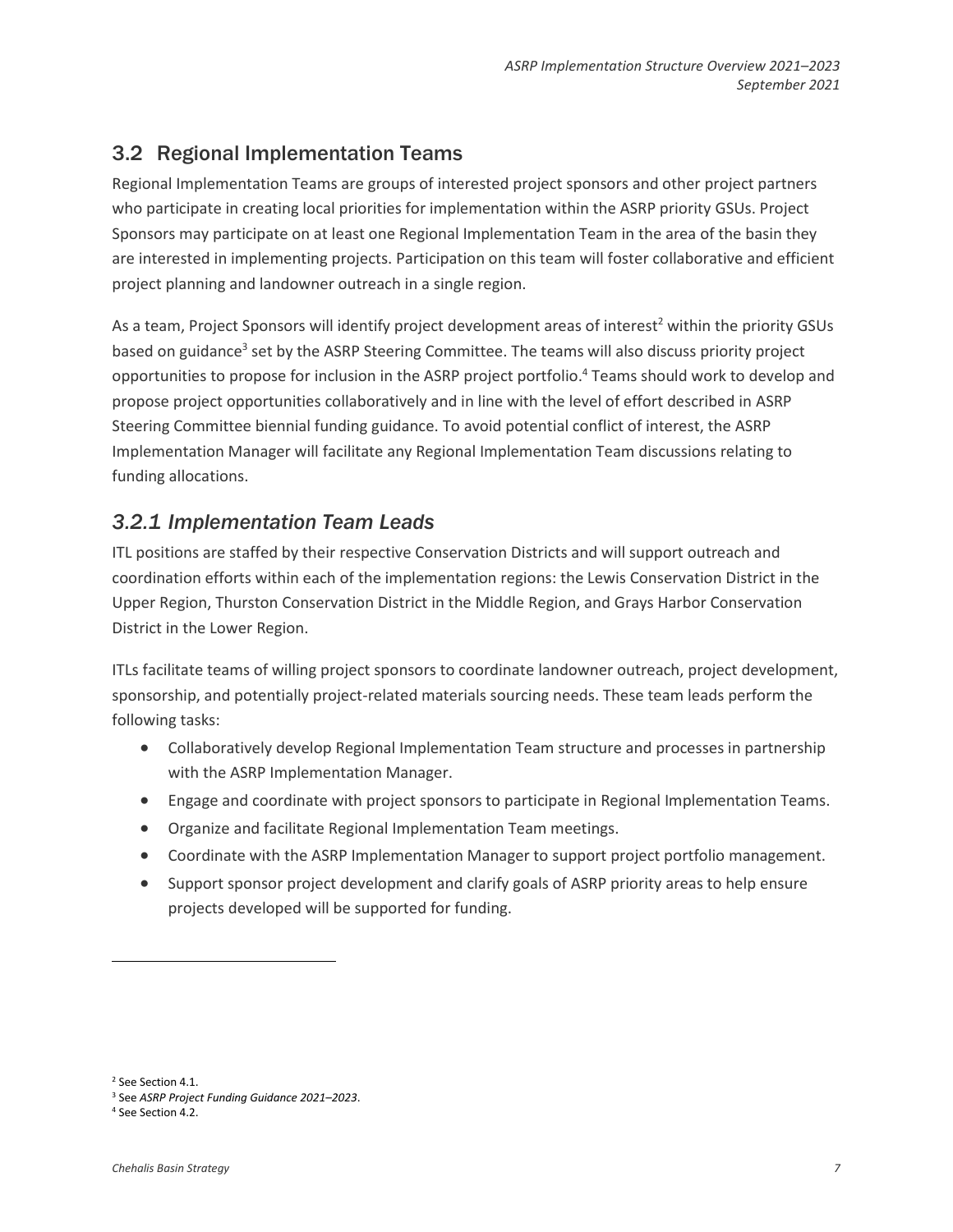• Communicate and coordinate landowner interest in Chehalis Basin Strategy-related engagement with all sponsors participating on Regional Implementation Teams.

Developing on-the-ground opportunities with private landowners is critical to the success of the ASRP program, and implementing this work requires a diverse collective of expertise. Ideally an ITL will be a consistent face from the Conservation District to build awareness of the program and promote trust with sponsors, landowners, and stakeholders.

# <span id="page-7-0"></span>4 PROJECT PIPELINE PROCESS

The "project pipeline process" describes the ASRP's method for bringing a project from initiation through completion. The pipeline metaphor is used because, unlike other funding programs, once a project is approved for design funding, it is put on a track for construction funding, assuming certain requirements are met. Once a project sponsor is determined to meet requirements for eligibility,<sup>5</sup> they may participate in the project pipeline process. Steps include the following:

- 1. Project Development
- 2. Addition to Project Portfolio
- 3. Project Design, Implementation Reviews, and Funding Allocations
- 4. Project Closeout

Detailed steps for each phase including funding processes are outlined in the following sections.

# <span id="page-7-1"></span>4.1 Project Development

The ASRP Steering Committee understands that taking the first steps to develop a project takes time and money, and as a result it is seeking to fund project development as a way to ensure its goals for project implementation pace are met. To develop projects, sponsors work with Regional Implementation Teams and landowners to identify areas of interest and project types appropriate for the area as defined by the science in the ASRP and ASRP Steering Committee policies. Sponsors must follow the outlined process in order to potentially receive project development funds.

# *4.1.1 Project Development Funds*

Project development funds are an integral part of the biennial project implementation budget. The ASRP Steering Committee identified the need to provide capacity for Regional Implementation Team

<sup>5</sup> See the RCO ASRP Project Sponsorship RFQ.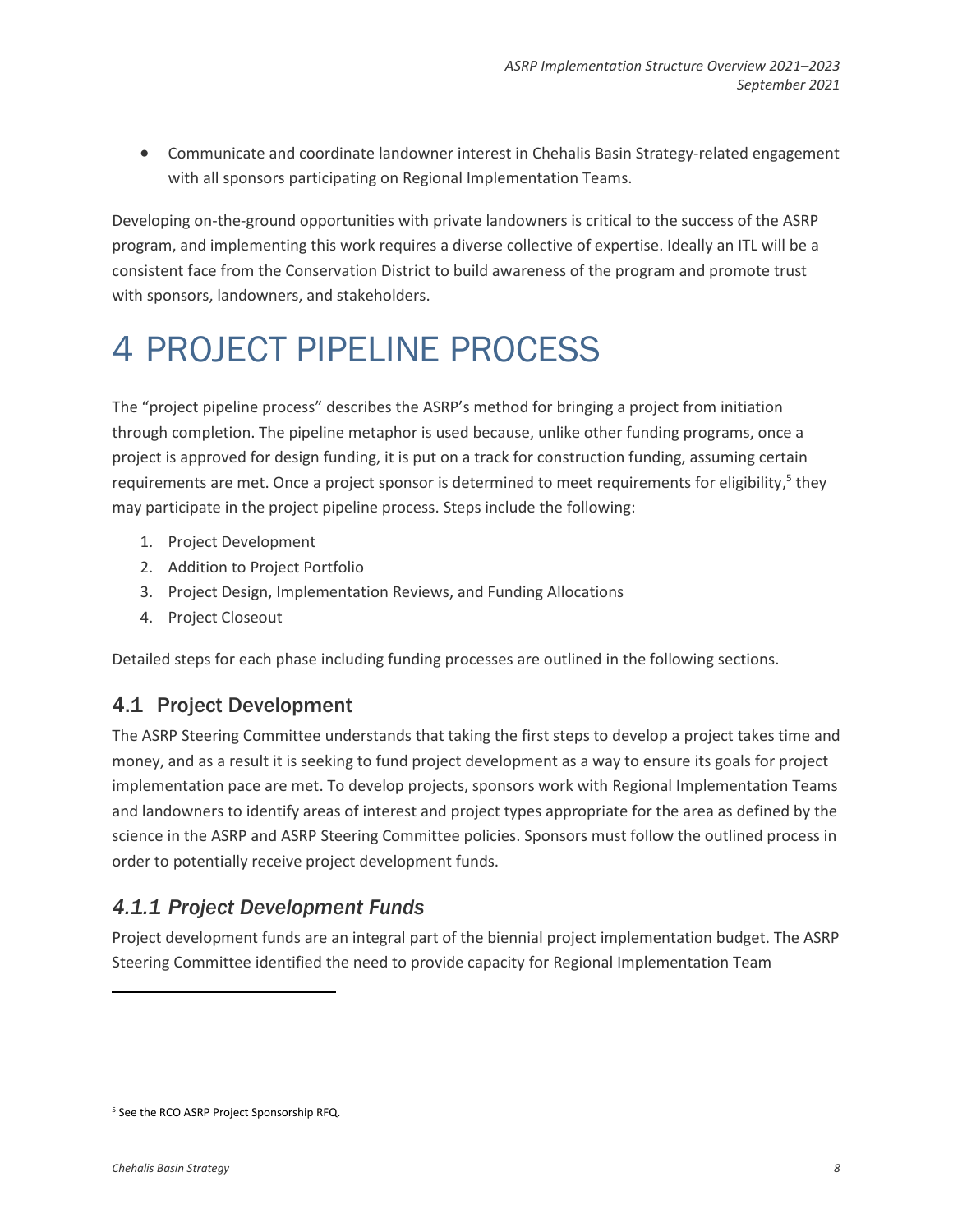participants to develop priority projects with interested landowners. Project development efforts are intended to originate and mature projects to a conceptual stage for evaluation and inclusion in the ASRP project portfolio. 6

There will be preset funding amounts available at the beginning of each biennium for eligible sponsors. Different project actions require different levels of effort to mature to a point where they can be included into the ASRP project portfolio. Three ongoing lists of regional project development activities is maintained by the ASRP Implementation Manager in coordination with the local ITLs for all efforts identified and funded through this phase. Funding for a standalone project development grant will not exceed the amounts shown in Table 1. Project development funds do not guarantee inclusion on the project portfolio. Sponsors may have multiple project development grants active, though Regional Implementation Teams will identify sponsors to take on new project development efforts to ensure equitable distribution of opportunities for eligible sponsors.

### **Table 1**

#### **2021–2023 Preset Project Development Funding Amounts**

| <b>PROJECT TYPE</b>                                  | ALLOWABLE FUNDS FOR PROJECT DEVELOPMENT |  |  |
|------------------------------------------------------|-----------------------------------------|--|--|
|                                                      | <b>PER SPONSOR PER AREA OF INTEREST</b> |  |  |
| Reach Scale (Over 1 Contiguous River Mile)           | \$40,000                                |  |  |
| Fish Passage Barriers and Other Small-Scale Projects | \$15,000                                |  |  |
| Protection                                           | \$10,000                                |  |  |

# *4.1.2 Process*

ASRP project funding guidance<sup>7</sup> is published on a biennial basis and outlines the priority areas, actions, and funding available for areas and actions. This guidance also highlights resources and funds available for project development efforts that are available to eligible Regional Implementation Team participants.

Project sponsors, through participation on at least one Regional Implementation Team, will identify project development areas of interest within the priority GSUs based on guidance set by the ASRP Steering Committee. Teams should define the level of effort on project development utilizing priority

<sup>6</sup> See Section 4.2.

<sup>7</sup> See *ASRP Project Funding Guidance 2021–2023* for more details.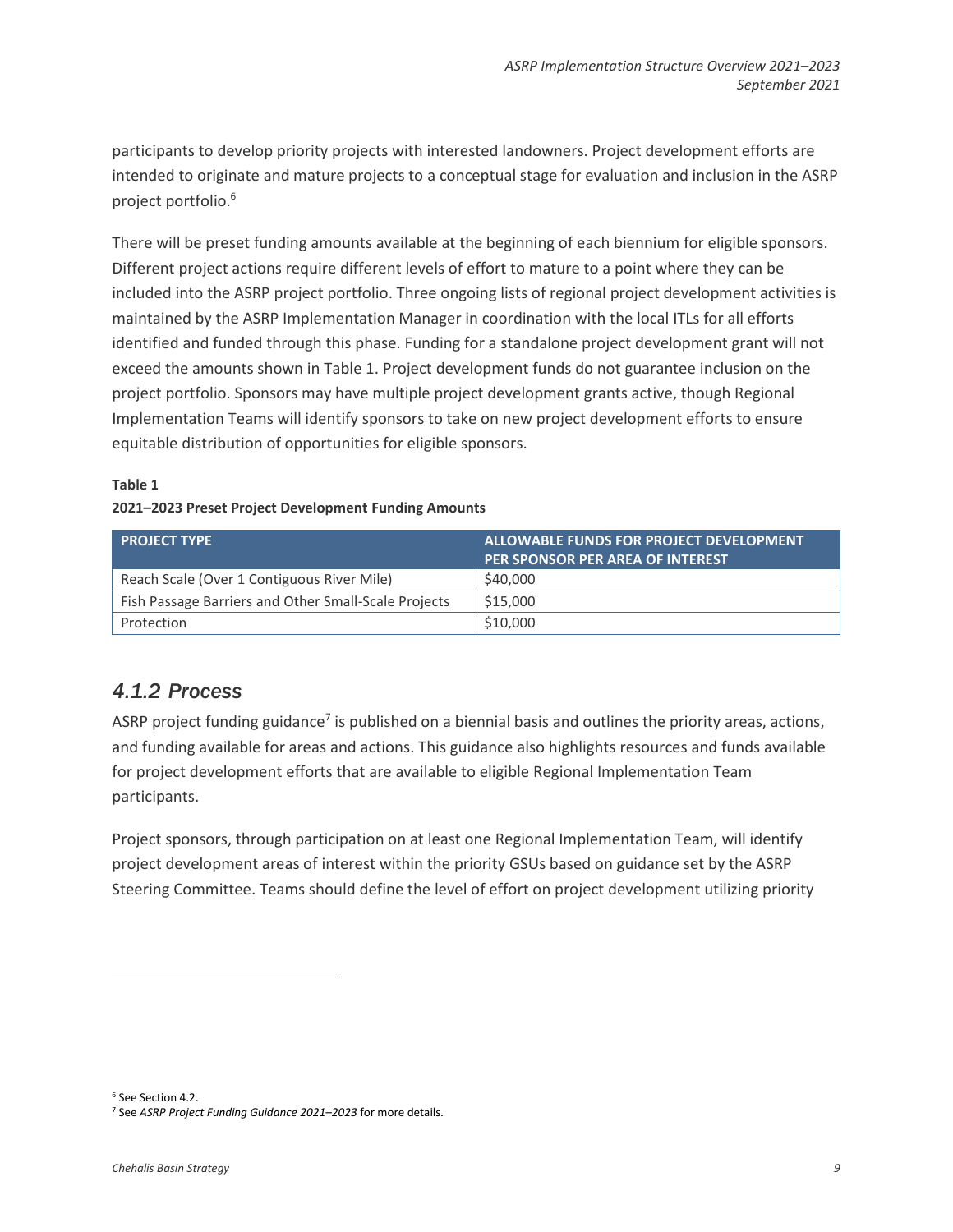action types and total available funding. Project development funding caps are outlined in *ASRP Project Funding Guidance 2021–2023*.

The project development phase can occur throughout the biennium as new opportunities arise to develop projects that align with the ASRP Steering Committee's guidance. Once a sponsor identifies an area of interest, they will bring it to their respective Regional Implementation Team and collaboratively discuss it among other project development opportunities. Likewise, discussion at a team meeting can result in identification of project opportunities. Collectively, the team will develop a project area of interest list for the respective region. The regional list should represent a collective consensus on where project sponsors will work and which actions are needed to develop ASRP projects. This regional list will be delivered to the ASRP Implementation Manager, who will roll it up into one basin-wide comprehensive list and communicate the regional priorities to the ASRP Steering Committee. The ASRP Steering Committee will then compare recommended priorities with available funding and work with OCB to allocate funds as feasible. The basin-wide project development funding list can be added to as the biennium progresses until project development funds are fully allocated for the biennium. Table 2 provides an example of the product from the Regional Implementation Team collaboration.

#### **Table 2**

| <b>ASRP</b><br><b>STEERING</b><br><b>COMMITTEE</b><br><b>FUNDING</b><br><b>GUIDANCE</b> | <b>PROJECT</b><br><b>DEVELOPMENT</b><br><b>PRIORITY GSU</b> | <b>PROJECT</b><br><b>DEVELOPMENT AREA</b><br><b>OF INTEREST</b> | <b>SPONSOR</b> | <b>RESULTING PROJECT</b><br><b>OPPORTUNITY</b>                                      |
|-----------------------------------------------------------------------------------------|-------------------------------------------------------------|-----------------------------------------------------------------|----------------|-------------------------------------------------------------------------------------|
| Medium rivers:<br>2–4 miles of<br>stream projects                                       | Lower<br>Newaukum GSU                                       | Newaukum River<br>miles $0-4$                                   | Sponsor X      | Newaukum River riparian<br>revegetation and instream wood<br>placement in miles 2-4 |
| <b>Barrier</b><br>corrections<br>(design): three<br>projects                            | Dry Run GSU                                                 | Barrier A, Barrier B                                            | Sponsor Y      | Barrier B correction                                                                |
| Acquisition for<br>protection                                                           | <b>Upper East Fork</b><br>Satsop GSU                        | <b>Upper East Fork Satsop</b><br>River miles 8-10               | Sponsor Z      | No project proposed-landowner<br>willingness not ready for project<br>advancement   |

#### **Example Project Development Area of Interest Identification Process**

# *4.1.3 Eligible Project Development Activities*

The following activities are considered eligible for project development funding:

- Landowner outreach to identify willingness to engage on project actions
- On-site data collection for initial site assessment
	- ‒ For example, habitat characteristics, limiting factors present, geomorphology, land uses, and potential project constraints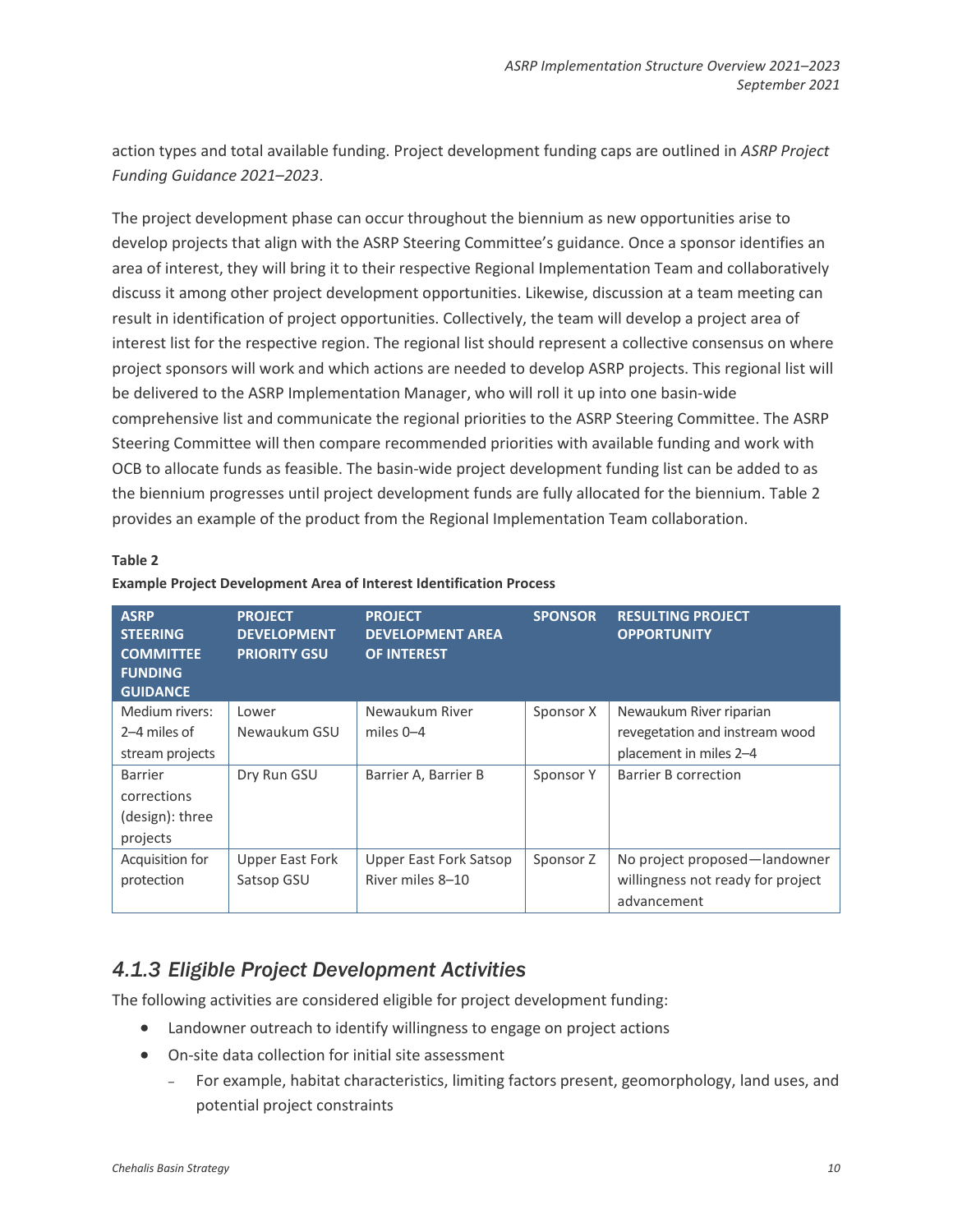- Development of project opportunities/project concept plan in coordination with landowner(s)
	- Includes proposed restoration actions and rationale and a conceptual map with project area and concept features outlined
- Development of initial cost estimate for design and construction
- Due diligence of protection opportunity (for protection projects) including landowner engagement, initial appraisal, and survey work

### *4.1.4 Ineligible Project Development Activities*

The following activities are considered ineligible for funding through the project development step:

- Educational events
- Modeling
- Monitoring equipment and installation
- Conceptual design engineering

### *4.1.5 Project Development Deliverables*

The goal of the project development phase is to develop projects that are supported by landowners and can be advanced to the project portfolio stage.<sup>8</sup> Expected deliverables from this stage in the pipeline include *at least one completed* Site Assessment and Project Proposal form. <sup>9</sup> The ASRP Steering Committee recognizes that priorities identified through the *ASRP Project Science Guidance* and opportunities for project implementation on the ground may not align. Sponsors will be paid for their time, but if the sponsor is unable to complete at least one Site Assessment and Project Proposal form over the course of the biennium, they will be expected to brief the ASRP Steering Committee on reasons and their planned next steps. Discussion with the ASRP Steering Committee could result in alternative actions or shifting efforts to focus in other priority areas. All project development grants will have RCOspecific contract reporting deliverables in addition to ASRP program requirements.

### *4.1.6 Deliverable Review*

Once the sponsor completes and submits the Site Assessment and Project Proposal form as the deliverable for the grant, the ASRP Project Technical Review Team will review the proposal for potential inclusion in the ASRP project portfolio. See Section 4.2.1 for more detail on project portfolio review and inclusion.

<sup>8</sup> See Section 4.2.

<sup>&</sup>lt;sup>9</sup> See the Site Assessment and Project Proposal form for more details.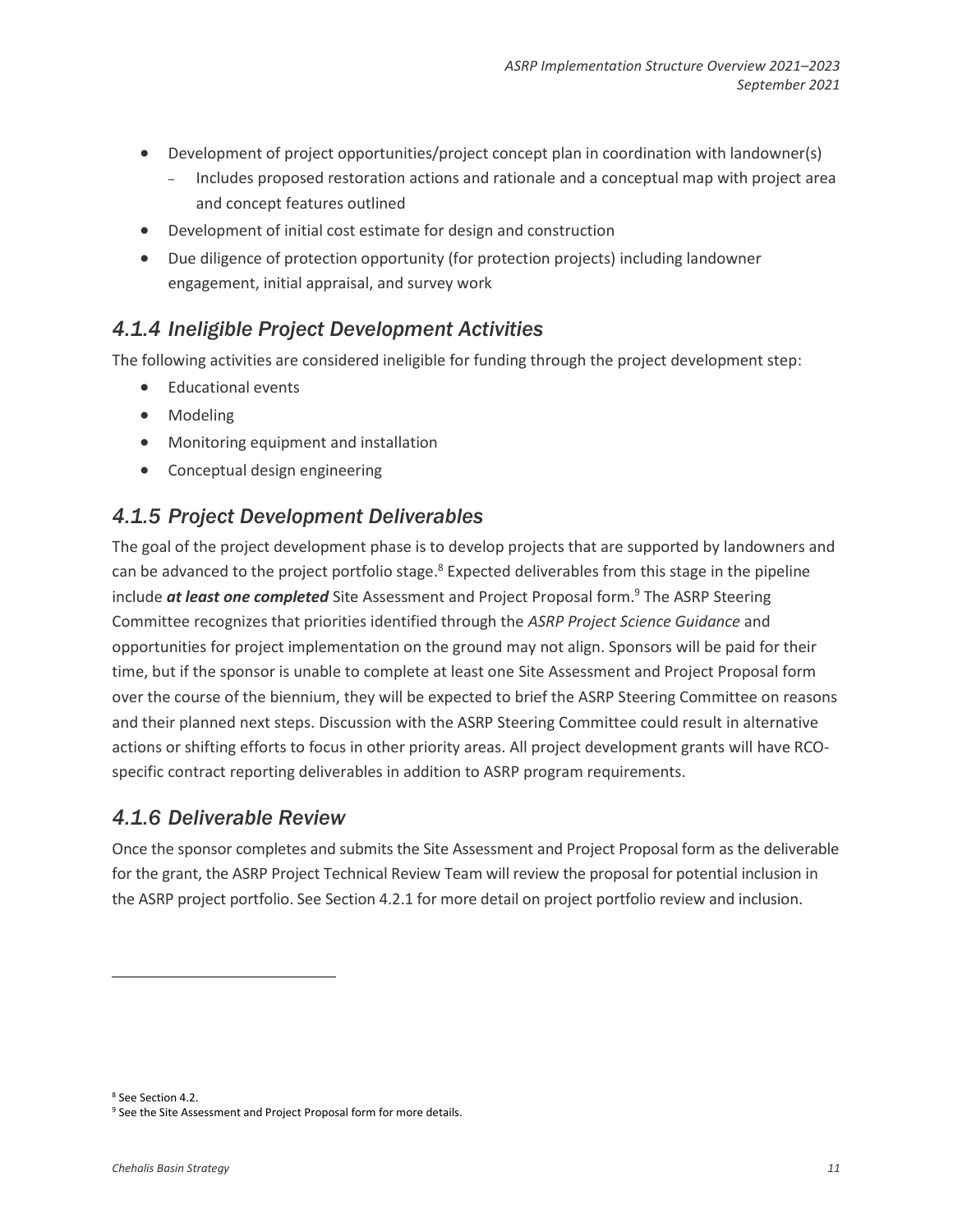# <span id="page-11-0"></span>4.2 Addition to Project Portfolio

The project portfolio is a publicly available list of projects that have been developed through collaborative processes across the basin that have funding reserved to support project completion. The ASRP Steering Committee has developed this portfolio approach in order to provide reasonable certainty to sponsors and landowners of full project funding; eliminate the need for competitive funding processes, which can lead to time spent on projects that don't get funded; and help projects be implemented as quickly as possible.

Projects that are poised for design and/or landowner negotiation will be vetted by the Project Technical Review Team for potential inclusion in the project portfolio. This list captures all ASRP-funded projects and tracks the respective phase of design, construction, or protection.

# *4.2.1 Portfolio Development and Proposal Review Process*

Sponsors, as part of Regional Implementation Teams, will coordinate to identify opportunities that align with *ASRP Project Funding Guidance 2021–2023*. This can happen for the project development stage, as discussed in Section 4.1, and for projects that may already be developed enough to complete the Project Proposal Checklist and be reviewed for potential inclusion. Once project concepts are identified, Regional Implementation Teams will discuss the regional priorities and recommend specific projects that meet program guidance to submit for technical review.

Projects are included in the portfolio after being vetted by the Project Technical Review Group and contingent upon available funding. The Project Technical Review Group includes independent experts evaluating each project using a set of criteria. Potential projects need to be reviewed before they enter into intensive design work to ensure they meet ASRP goals, and they must be technically sound proposals that are generally feasible for implementation. All materials on the Project Proposal Checklist must be submitted for technical review.

One project portfolio list capturing all vetted regional priorities will be managed by the ASRP Implementation Manager. The project portfolio list will also be publicly available and serve as the program's funded project list each biennium.

All projects must submit the suite of items in the project proposal checklist (Table 3) to be evaluated for inclusion on the ASRP project list. These are also the deliverables for the project development funding phase.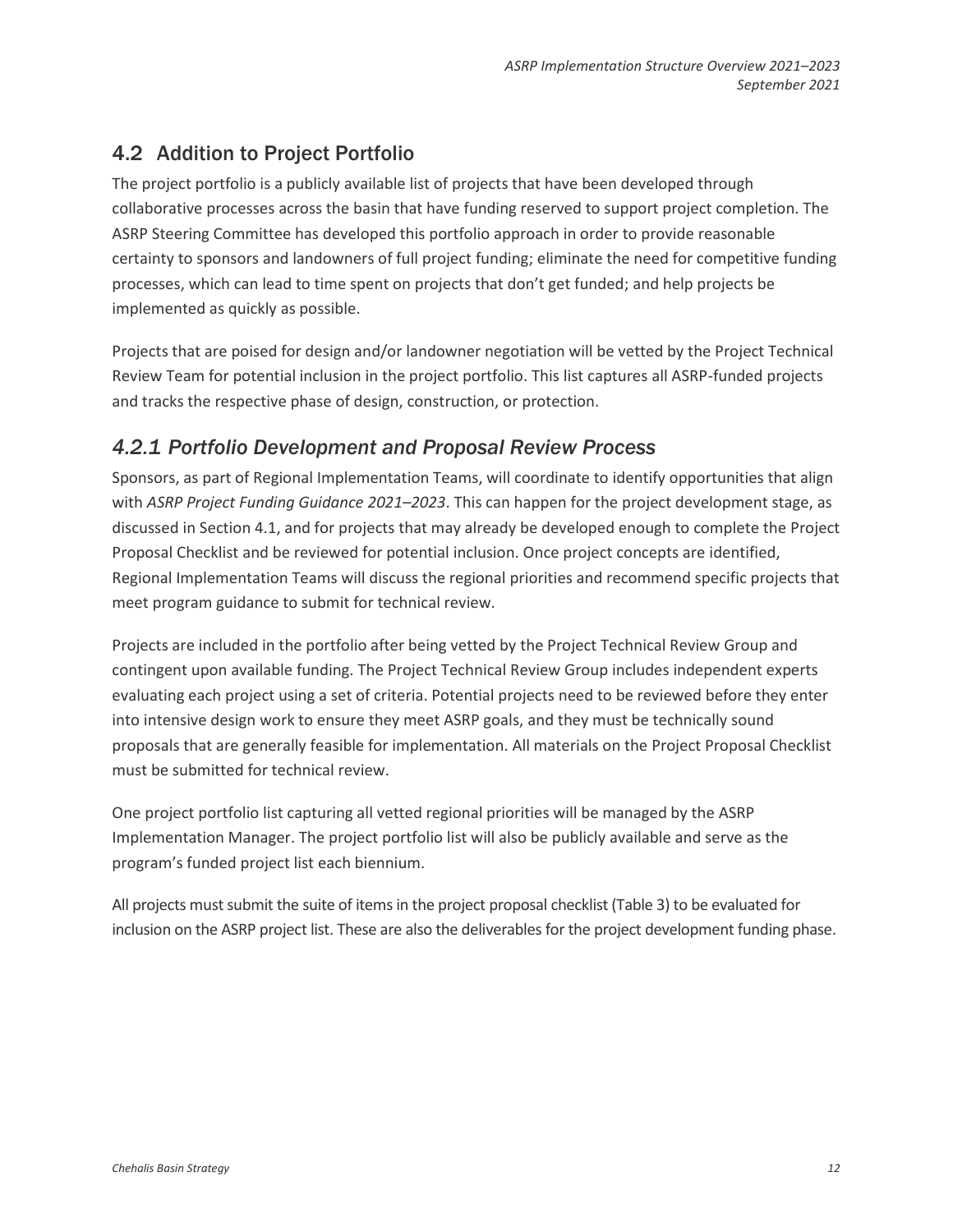### **Table 3**

### **Project Proposal Checklist**

| <b>CHECKLIST ITEMS</b>                    |
|-------------------------------------------|
| Signed Landowner Acknowledgement form     |
| Site Assessment and Project Proposal Form |
| Project Extent Maps                       |

# *4.2.2 Eligible Project Types*

The following activities are considered eligible for funding through the project portfolio:

- Habitat protection
- Habitat restoration
- Combination protection and restoration

# *4.2.3 Ineligible Project Types*

The following activities are considered ineligible for funding through the project portfolio:

- Education
- Monitoring/research/assessment only
- Fish passage projects falling under the Washington Department of Natural Resources' Road Maintenance Abandonment Plan Program (large forest landowners harvesting greater than 2 million board feet per year)
- Projects outside of the Chehalis River Basin and its tributaries

# <span id="page-12-0"></span>4.3 Project Design, Implementation Reviews, and Funding Allocations

ASRP portfolio projects will undergo a series of technical reviews at each stage of development similar to the review for inclusion into the project portfolio (Section 4.2). These reviews will happen as soon as the previous phase is completed and will be evaluated using technical criteria. In addition, staff review will ensure that the funding reserved for the project continues at an appropriate level based on previously implemented project costs. Once a technical review is completed and the ASRP Steering Committee approves a continued fit with program, RCO amends contracts with updated deliverables and budget for the project sponsor to continue implementing the project. If a project does not pass the technical review, it will not advance to the next phase and new funding will not be distributed. If the project was halted due to resolvable technical issues, the Project Technical Review Team will provide feedback to the sponsor to adjust the project so that it can potentially advance to the next phase. If the project cannot be adjusted as recommended after review and feedback, it will not advance through the project portfolio and reserved funds will be released for other project opportunities.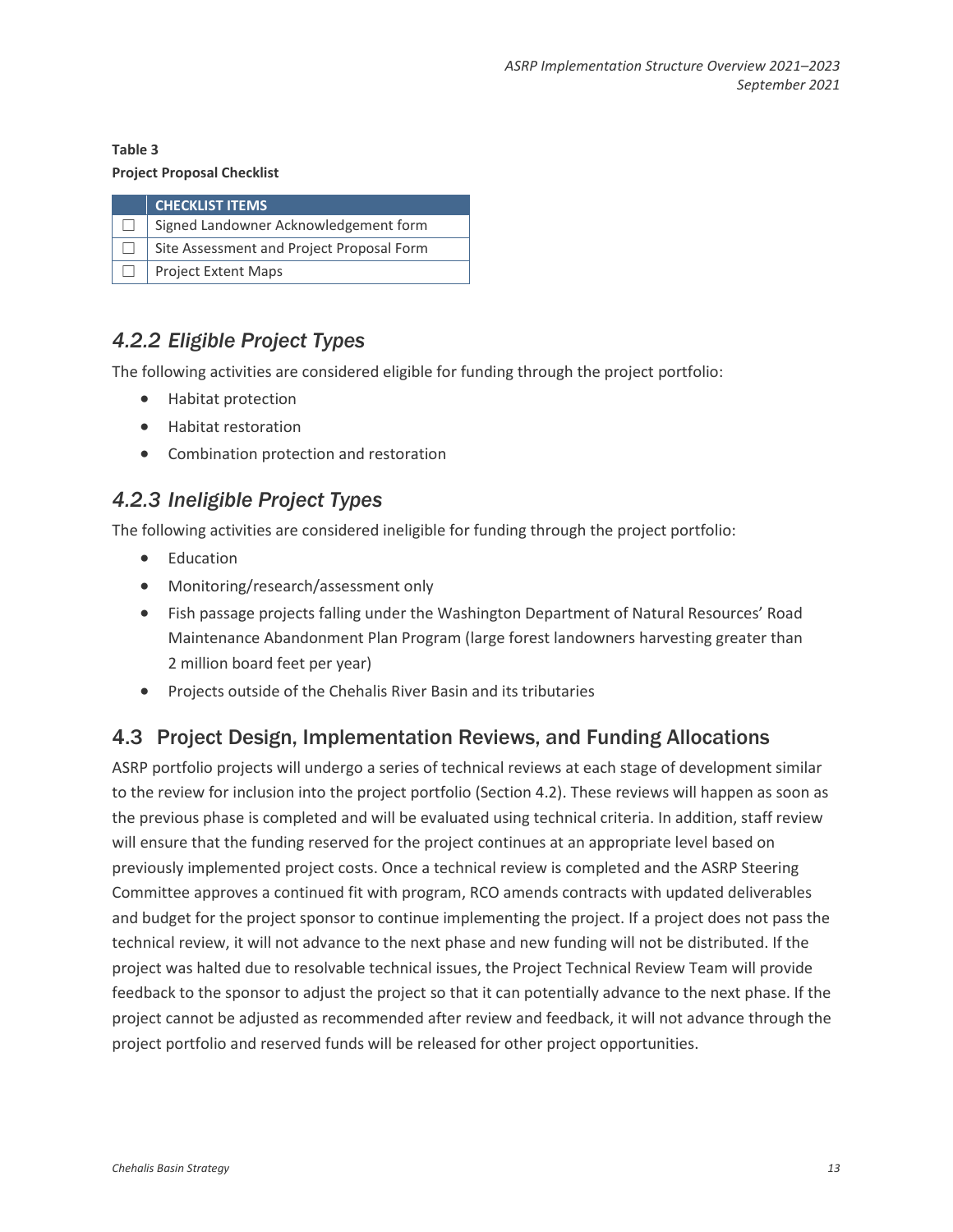# *4.3.1 Design and Review Process*

Project sponsors will submit a refined Site Assessment and Project Proposal form for each major phase of the restoration project once completed. For complicated projects, such as reach-scale actions, sponsors will submit the stated deliverables at the following major phases:

- 1. Conceptual design
- 2. Preliminary design
- 3. Final design
- 4. Construction

For comparably simple projects, such as fish passage barrier corrections or riparian planting only, a project could go from conceptual to final design in one to two revised form submissions and technical reviews. It will be up to the ASRP Implementation Manager to discuss necessary deliverables with each sponsor as their project is reviewed and included in the project portfolio.

If a project is protection focused, sponsors are required to submit a refined Site Assessment and Project Proposal form at the following stages:

- 1. Initial landowner negotiation
- 2. Final landowner negotiation agreement

These forms, along with technical criteria and site visits, will be the basis for which the Project Technical Review Team will review each project in the portfolio to ensure continued technical merit and feasibility. The Project Technical Review Team will consult the project sponsor with any questions, suggestions, or refinements related to the project at each phase. Once a sponsor submits the final design deliverables, they must also include construction and materials costs, the appropriate breakdown of costs, and any construction specification designs.

Project Technical Review Team reviews occur once a project is ready to advance to the next stage of implementation. The Project Technical Review Team will have consistent technical criteria to ensure objective, unbiased project reviews. Once the Project Technical Review Team recommends the project to enter the next stage of development, the ASRP Implementation Manager will consult the ASRP Steering Committee and OCB for funding approval, then authorize RCO for a project agreement amendment and cost increase for the next stage of the project.

# *4.3.2 Funding*

Once a project is inclusion into the project portfolio, the ASRP Steering Committee will reserve unobligated funds for the total estimated cost of the project. Cost estimates are updated by the sponsor at each phase of project design, and reserve funds can be modified by the ASRP Steering Committee to account for cost changes. If cost increases are needed for reserved funds, changes will be made at the appropriate phase of technical review.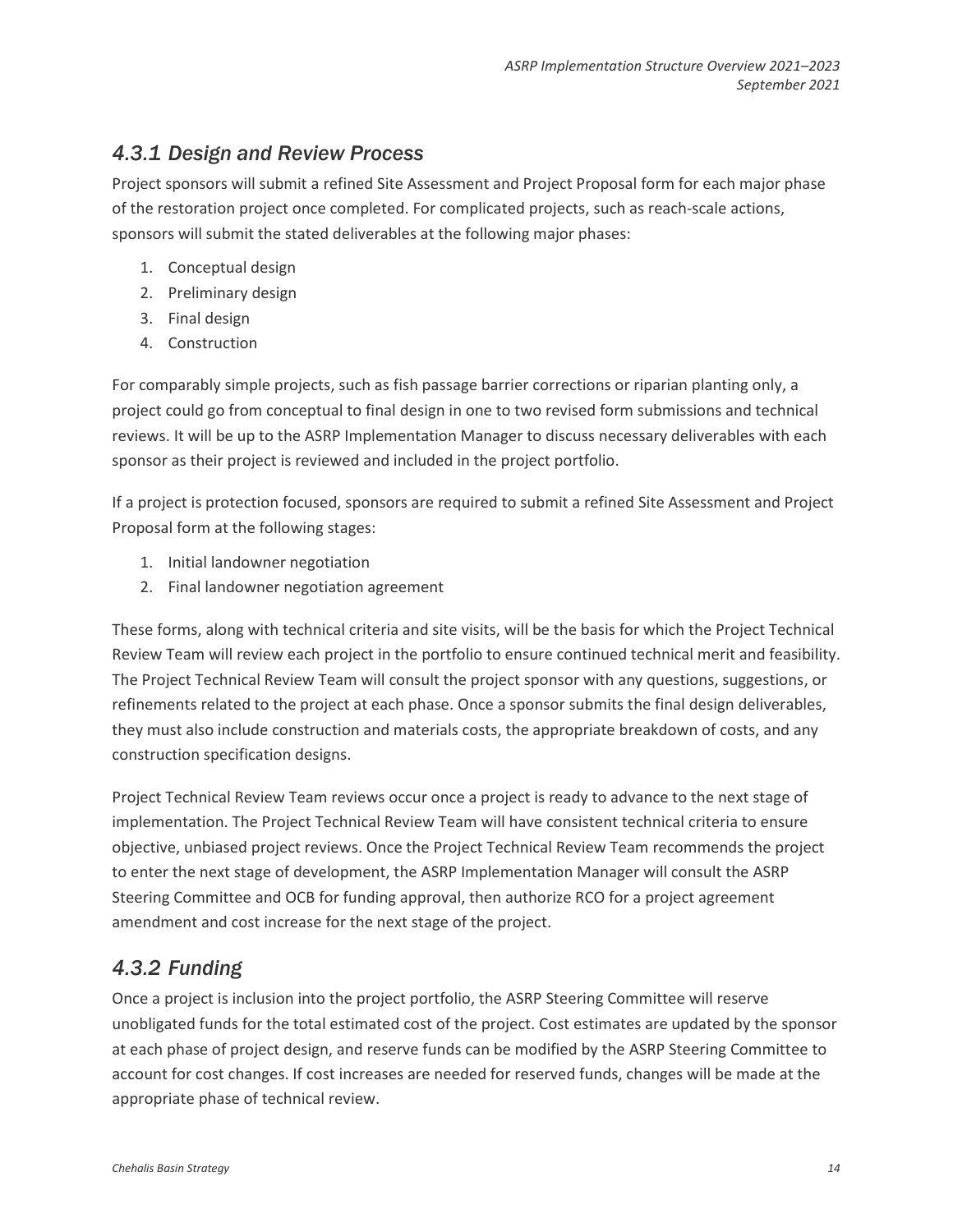Typically, projects will first enter the portfolio at the conceptual design phase. These projects are expected to have a rough cost estimate based on existing ASRP project costs.<sup>10</sup> As designs mature to preliminary and final, cost estimates are expected to get increasingly refined in line with project needs.

# <span id="page-14-0"></span>4.4 Project Closeout

Once a project is either constructed or acquired, the project sponsor will formally close out the project. This entails ensuring that all subcontracts are paid in full, deliverables to RCO are fulfilled, and a Lessons Learned form is submitted to the ASRP Implementation Manager. The Lessons Learned form will help the program refine future project implementation processes, calibrate costs to project activities and scale, and foster future successes.

# <span id="page-14-1"></span>5 FUNDING

All funding for ASRP implementation comes from the state biennial capital budget. Funding for this work is approved and allocated from the Washington Department of Ecology, then through RCO directly to the project sponsor implementing the project. All ASRP funding is authorized by the Board as part of the Chehalis Basin Strategy budget. In-kind contributions and other funding sources are encouraged to contribute to projects funded by the ASRP. To qualify for ASRP funding, project sponsors must be selected through a Request for Qualifications (RFQ) process and enter into a contract with RCO.

# <span id="page-14-2"></span>5.1 Eligibility

To be eligible for project funding, project sponsors are selected through an RFQ administered by RCO. Selected project sponsors will maintain eligibility for 6 years with the option to renew thereafter on a biennial basis. At this time, the ASRP Project Sponsorship RFQ will seek solicitations during fall 2021 and fall 2022. See the ASRP Project Sponsorship RFQ for more information.

# <span id="page-14-3"></span>5.2 Contracting

RCO will contract directly with project sponsors to implement projects. RCO will oversee all project contracts to ensure that deliverables are met. WDFW will consult with RCO on any technical questions relating to project deliverables.

<sup>&</sup>lt;sup>10</sup> See the Site Assessment and Project Proposal form for existing cost ranges.